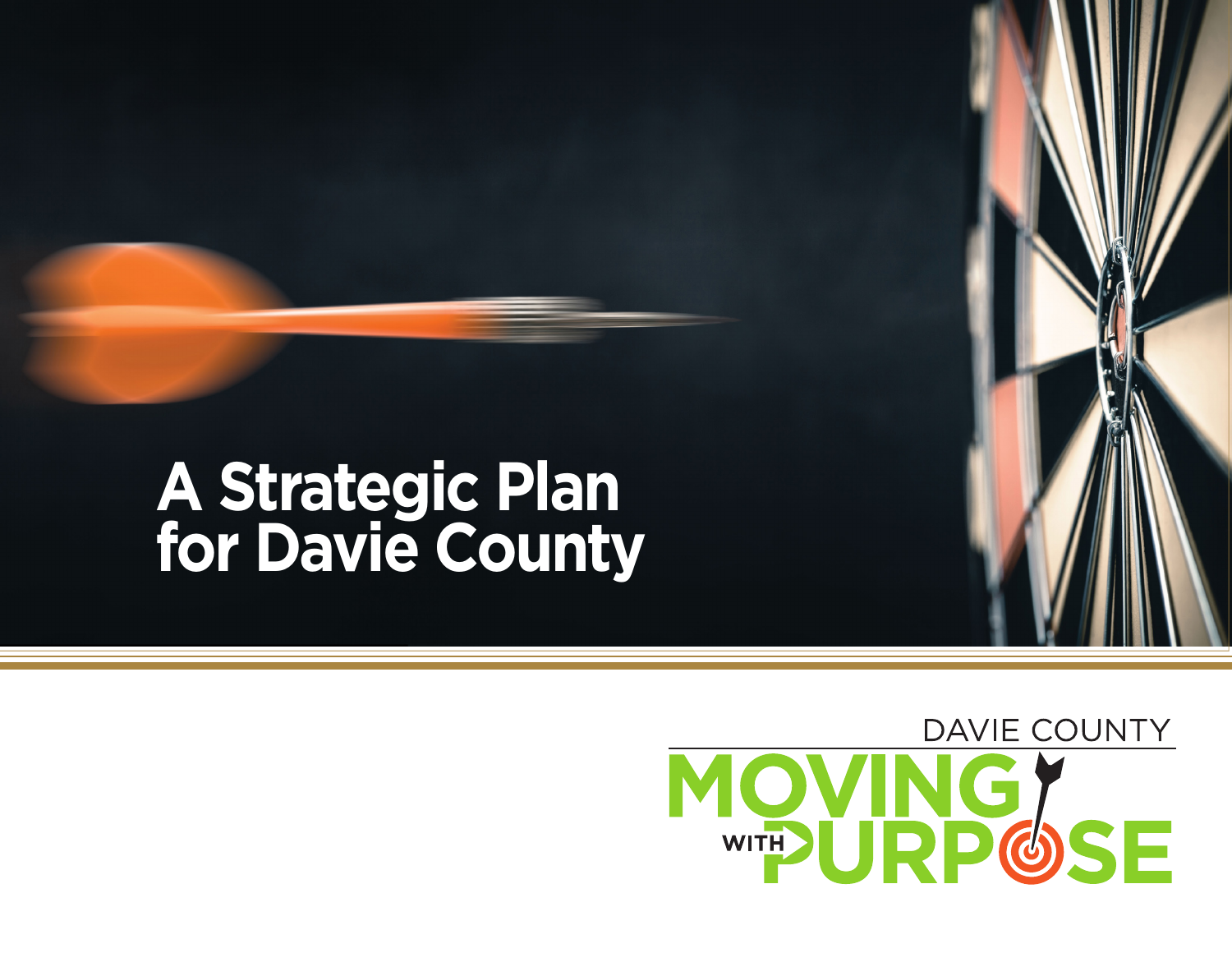### **Values**

Consistent with our fundamental beliefs that guide our behavior and actions, Davie County is committed to these shared CORE VALUES. **Pledge** /plej/: A solemn promise or undertaking. "I PLEDGE"

**NNOVATION - WE** will apply pro<br> **adaptability** to continually impr<br>
agile and efficient organization. **NNOVATION - WE** will apply progressive thinking, technology, creativity and adaptability to continually improve all areas of operations, resulting in a more

PROFESSIONALISM – **WE** will conduct ourselves responsively and proactively in our delivery of service to the public, characterized by the quality and diligence with which it is carried out.

 $\frac{E}{f}$ EADERSHIP – **WE** will lead by example, learn from the past, provide direction for the present and plan for the future.

**EMPOWERMENT – WE** will cultivate a work environment which offers employees<br>the authority to act through **supportive leadership**, mutual respect, trust,<br>personal responsibility and open communication. the authority to act through supportive leadership, mutual respect, trust, **P** personal responsibility and open communication.

**DUTY & SERVICE – WE** value effective and efficient service at the individual and team level. We support each other in being capable, knowledgeable, skilled, responsible, and accountable. We foster success and improvement. and team level. We support each other in being capable, knowledgeable,

**RATITUDE – WE** embrace our role as **stewards of the community's fiscal and natural resources**. We are committed to rigorous policies and procedures to assure that the public is well served with the expenditure of funds. natural resources. We are committed to rigorous policies and procedures to assure that the public is well served with the expenditure of funds.

**EXCELLENCE – WE** will achieve measurable success and continuous<br>improvement through investment of resources, accountability and<br>expectations for quality. improvement through investment of resources, accountability and high **Expectations for quality.** 



## **Vision**

Davie County is a vibrant, prosperous and dynamic county committed to building a sustainable future for generations to come, while celebrating its rural heritage and enhancing its quality of life.

## **Mission**

Our mission is to provide superior public service offering all citizens the opportunity to improve their quality of life while enjoying the benefits of a safe, healthy and vibrant county.

DAVIE COUNTY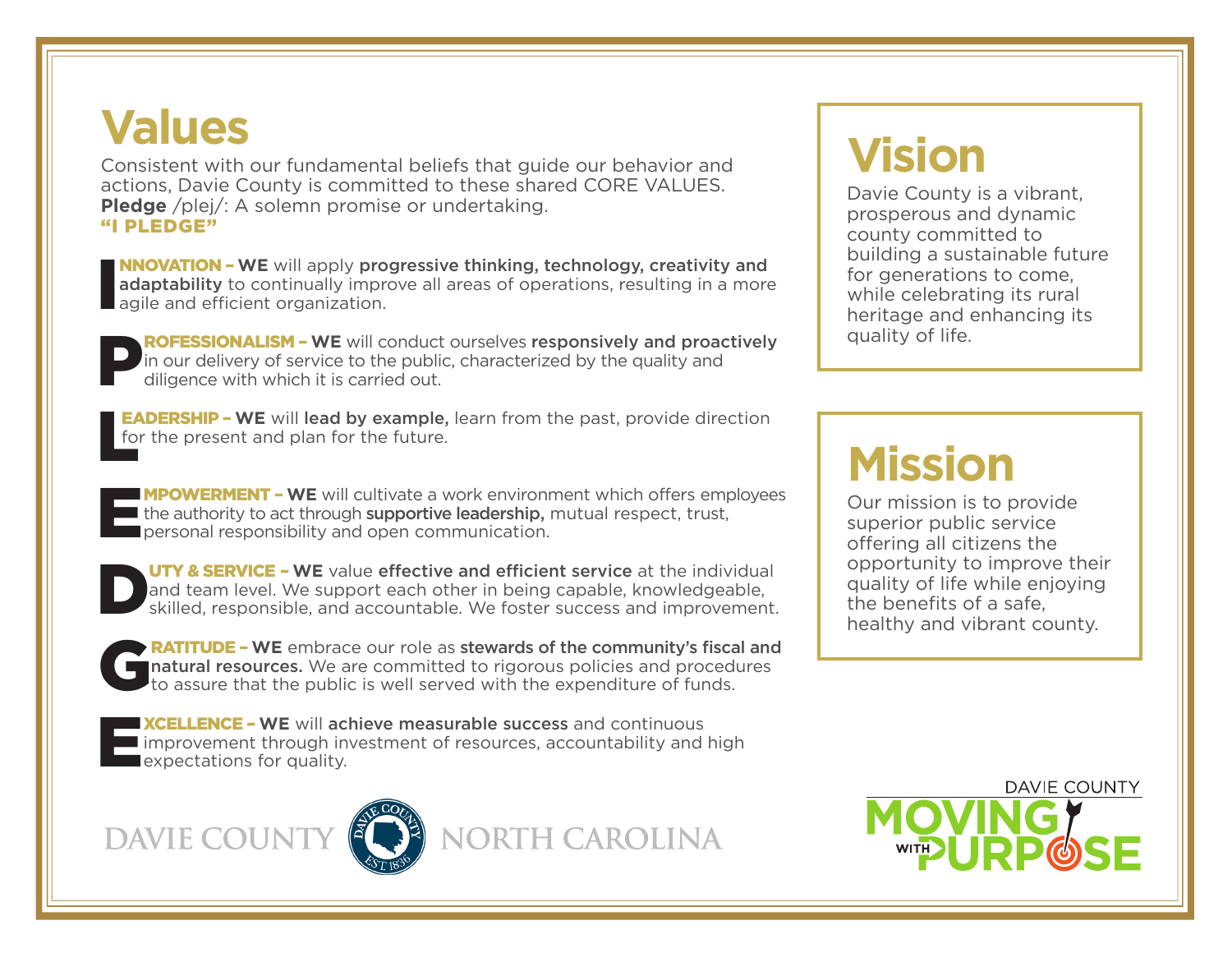### **Strategic Focus Areas**



#### **SAFE & HEALTHY COMMUNITY**

Foster a safe, secure, and healthy community through coordinated, efficient, and effective public safety and human services.



#### **GROWTH & INFRASTRUCTURE**

Implement a deliberate and realistic strategy to balance a growing, thriving economy with an appreciation of our natural and agricultural resources.



#### **BUSINESS OPERATIONS**

Promote continuous improvement, high performance, exceptional customer service, transparency, accountability, and fiscal responsibility in all areas of government.



#### **QUALITY OF LIFE & PLACE**

Partner with citizens and stakeholders to create environmental, arts/cultural, civic, and recreational opportunities that contribute to the health and well-being of our community.



#### **EDUCATION**

Deliver quality classroom and vocational experiences which open varied avenues for individual success from cradle to career.

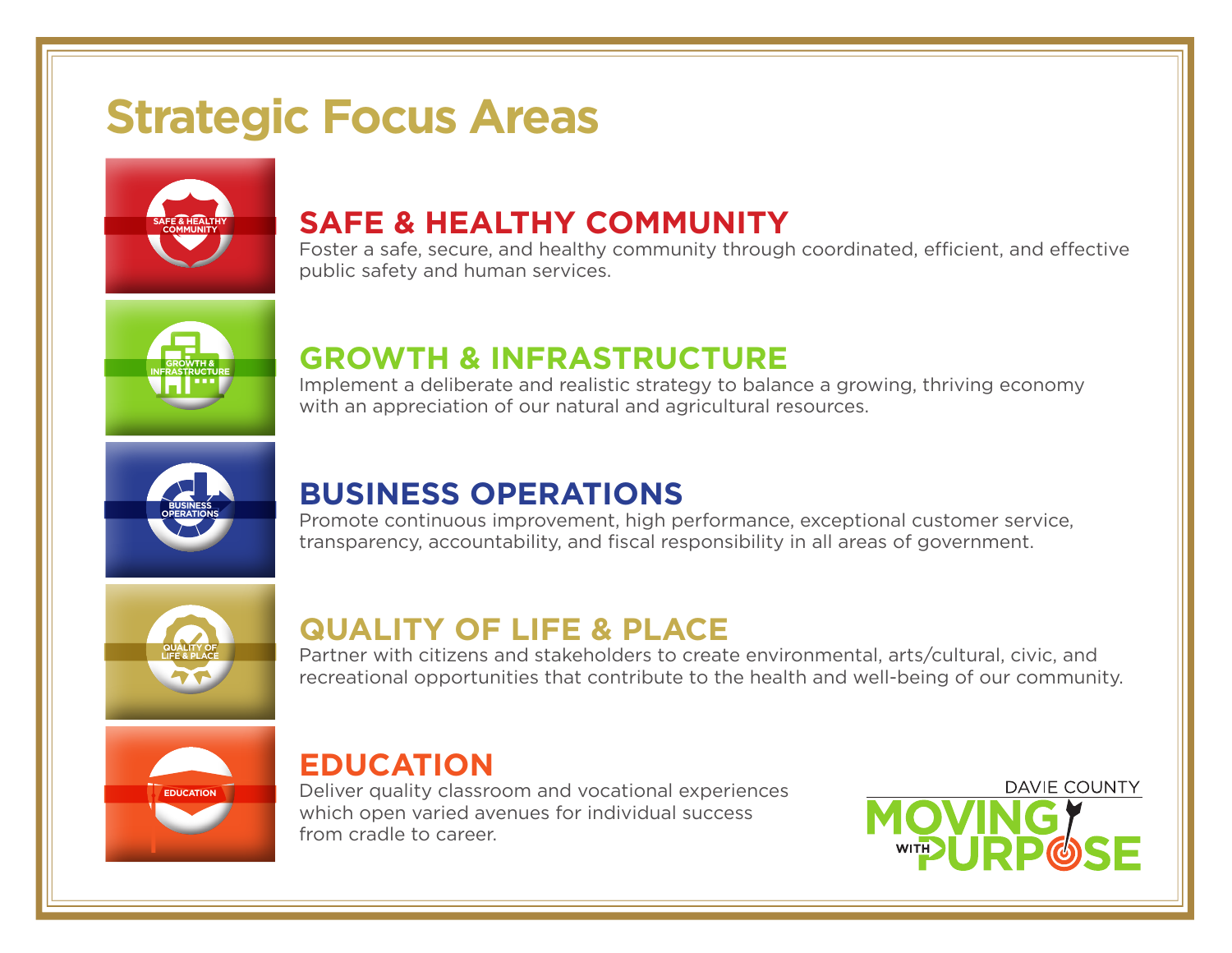